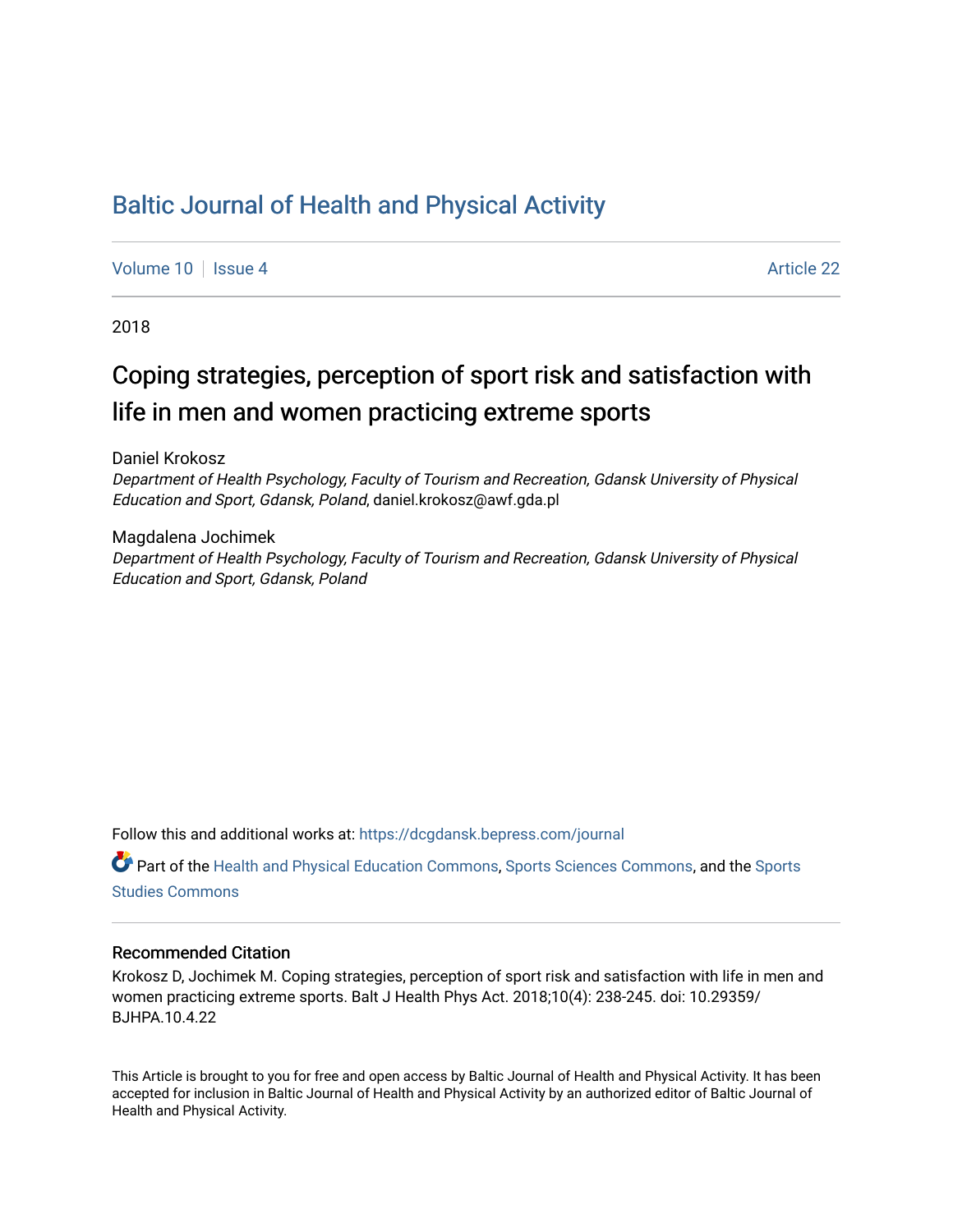# **Coping strategies, perception of sport risk and satisfaction with life in men and women practicing extreme sports**

#### **Daniel Krokosz ABCDEFG, Magdalena Jochimek BDEF Authors' Contribution:**

- **A** Study Design
- **B** Data Collection

**C** Statistical Analysis

**D** Data Interpretation

**E** Manuscript Preparation

**F** Literature Search

**G** Funds Collection

| abstract                     |                                                                                                                                                                                                                                                                                                                                                                                                                                                             |
|------------------------------|-------------------------------------------------------------------------------------------------------------------------------------------------------------------------------------------------------------------------------------------------------------------------------------------------------------------------------------------------------------------------------------------------------------------------------------------------------------|
| <b>Background:</b>           | Few studies concern strategies for coping with stress in people who practice extreme sports. The goal of<br>the current work is to analyse the relationships between strategies for coping with stress used by male<br>and female extreme athletes, perception of threat associated with their sport, and their satisfaction<br>with life.                                                                                                                  |
| <b>Material and methods:</b> | The sample consisted of 144 athletes, 55 females and 89 males, who have practiced extreme sports<br>for at least 2 years. Participants completed the Brief COPE questionnaire, the SWLS questionnaire, and<br>a survey to collect sociodemographic data and information about participants' perceptions of threats<br>associated with their sport discipline. Student's t-test, r-Pearson's correlation and multiple regression<br>analysis were performed. |
| <b>Results:</b>              | Significant relationships were found between the use of certain strategies for coping with stress and the<br>assessment of risks associated with extreme sports in both men and women. Only in the case of men<br>were relationships observed between the coping strategies used and satisfaction with life. Women were<br>more likely to use emotional and instrumental support and less likely to use humor then men.                                     |
| <b>Conclusions:</b>          | Strategies for coping with stress are associated with risk assessment and, among men, with sense of<br>satisfaction with life.                                                                                                                                                                                                                                                                                                                              |
| Kev words:                   | sport psychology, health, well-being, risky behaviours, perception of threat.                                                                                                                                                                                                                                                                                                                                                                               |
| article details              |                                                                                                                                                                                                                                                                                                                                                                                                                                                             |
|                              | Article statistics: Word count: 2,793; Tables: 1; Figures: 0; References: 38<br>Received: November 2018; Accepted: December 2018; Published: December 2018                                                                                                                                                                                                                                                                                                  |
| <b>Full-text PDF:</b>        | http://www.balticsportscience.com                                                                                                                                                                                                                                                                                                                                                                                                                           |

Department of Health Psychology, Faculty of Tourism and Recreation, Gdansk University of Physical Education and Sport, Gdansk, Poland

- **Copyright ©** Gdansk University of Physical Education and Sport, Poland
- **Indexation:** Celdes, Clarivate Analytics Emerging Sources Citation Index (ESCI), CNKI Scholar (China National Knowledge Infrastructure), CNPIEC, De Gruyter - IBR (International Bibliography of Reviews of Scholarly Literature in the Humanities and Social Sciences), De Gruyter - IBZ (International Bibliography of Periodical Literature in the Humanities and Social Sciences), DOAJ, EBSCO - Central & Eastern European Academic Source, EBSCO - SPORTDiscus, EBSCO Discovery Service, Google Scholar, Index Copernicus, J-Gate, Naviga (Softweco, Primo Central (ExLibris), ProQuest - Family Health, ProQuest - Health & Medical Complete, ProQuest - Illustrata: Health Sciences, ProQuest - Nursing & Allied Health Source, Summon (Serials Solutions/ProQuest, TDOne (TDNet), Ulrich's Periodicals Directory/ulrichsweb, WorldCat (OCLC) **Funding:** This research received no specific grant from any funding agency in the public, commercial, or not-for-profit sectors.

**Conflict of interests:** Authors have declared that no competing interest exists.

- **Corresponding author:** Corresponding author: Daniel Krokosz, PhD; Department of Health Psychology, Faculty of Tourism and Recreation, Gdansk University of Physical Education and Sport, ul. Kazimierza Górskiego 1, 80-336 Gdansk, Poland; e-mail: daniel.krokosz@ awfis.gda.pl.
- **Open Access License:** This is an open access article distributed under the terms of the Creative Commons Attribution-Non-commercial 4.0 International (http://creativecommons.org/licenses/by-nc/4.0/), which permits use, distribution, and reproduction in any medium, provided the original work is properly cited, the use is non-commercial and is otherwise in compliance with the license.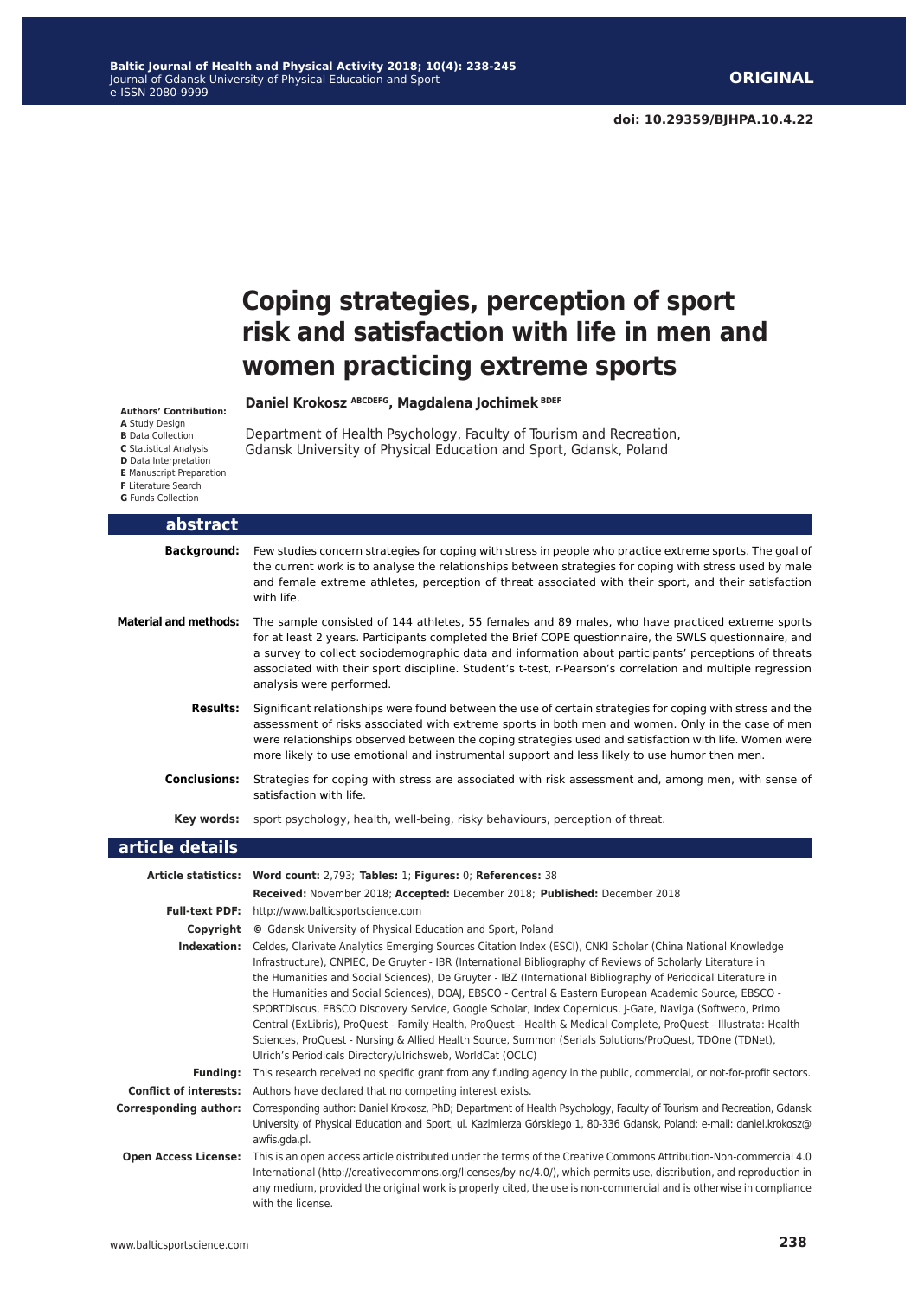## **introduction**

Participation in extreme sports is an important field of scientific inquiry related to many aspects of human life. It is a particularly interesting phenomenon because it is possible to look at people who engage in highly risky forms of physical activity from two different perspectives. On the one hand, extreme athletes are often accused of being reckless and exposing themselves to needless threat [1, 2], while on the other hand, research shows that such individuals make every effort not to lose control over situations in which their lives are at risk [3]. Treading a fine line between health and serious injury requires both extraordinary physical ability and the belief that one is able to overcome the stress which inevitably accompanies such activities. Thanks to their sense of agency, people who undertake dangerous forms of physical activity believe that they control their stress and emotions instead of letting their emotions and stress to control them. Dean [4] states that extreme athletes who have high levels of self-control assess the risks associated with extreme sports as lower than do those with lower levels of self-control. Martha and Laurendeau [5] have shown that individuals who do extreme sports assess the riskiness of their discipline as higher than individuals who do moderately risky sports. This may indicate that people who engage in risky forms of physical activity realistically assess the associated threats, contrary to common perceptions. Moreover, risk assessment is negatively correlated with the assessment of one's own abilities to manage dangerous situations and is positively correlated with number of injuries [5].

Up to now, research concerned with extreme sports usually concentrated on the temperamental characteristics of the participants, with particular attention paid to their need for stimulation [6–10]. Numerous scientific publications report that, despite the fact that extreme athletes have significantly higher levels of need for stimulation in comparison to nonathletes or individuals who engage in less risky physical activity, they are not a homogenous group in terms of temperament. Differences in levels of sensation seeking stem from different motivations for experiencing intense emotions, feeling the influence of adrenaline, and overcoming barriers [11, 12]. It is also increasingly popular to analyse their goals regarding a sense of well-being and emotion regulation.

Emotion regulation in the context of extreme sports is understood as observing and influencing emotional states with the intention of maintaining or changing the intensity of emotions and prolonging or shortening the currently experienced emotional state [6, 13]. Thus, the risky actions undertaken by extreme athletes have the very important function of providing an optimal level of stimulation and regulating one's emotions in a socially acceptable manner [14]. Barlow, Woodman and Hardy [15] indicate that engaging in extreme sports allows one to better cope with anxiety through externalisation and locating it in a concrete, existent threat. In turn, Castanier, Scanff and Woodman [6] conclude that the strategy of escaping from self-awareness during mountain climbing results in significant changes in the intensity of negative emotions, especially decreases in levels of anxiety. This explains the difficulties in coping with emotions during lengthy intervals between expeditions that are frequently reported by Himalayan mountaineers [16]. Moreover, Woodman, Cazenave and Scanff [17] suggest that extreme sports are more attractive to individuals with high levels of anxiety because they give them a chance to manage and control their anxiety. It could, therefore, be assumed that one of the main motivations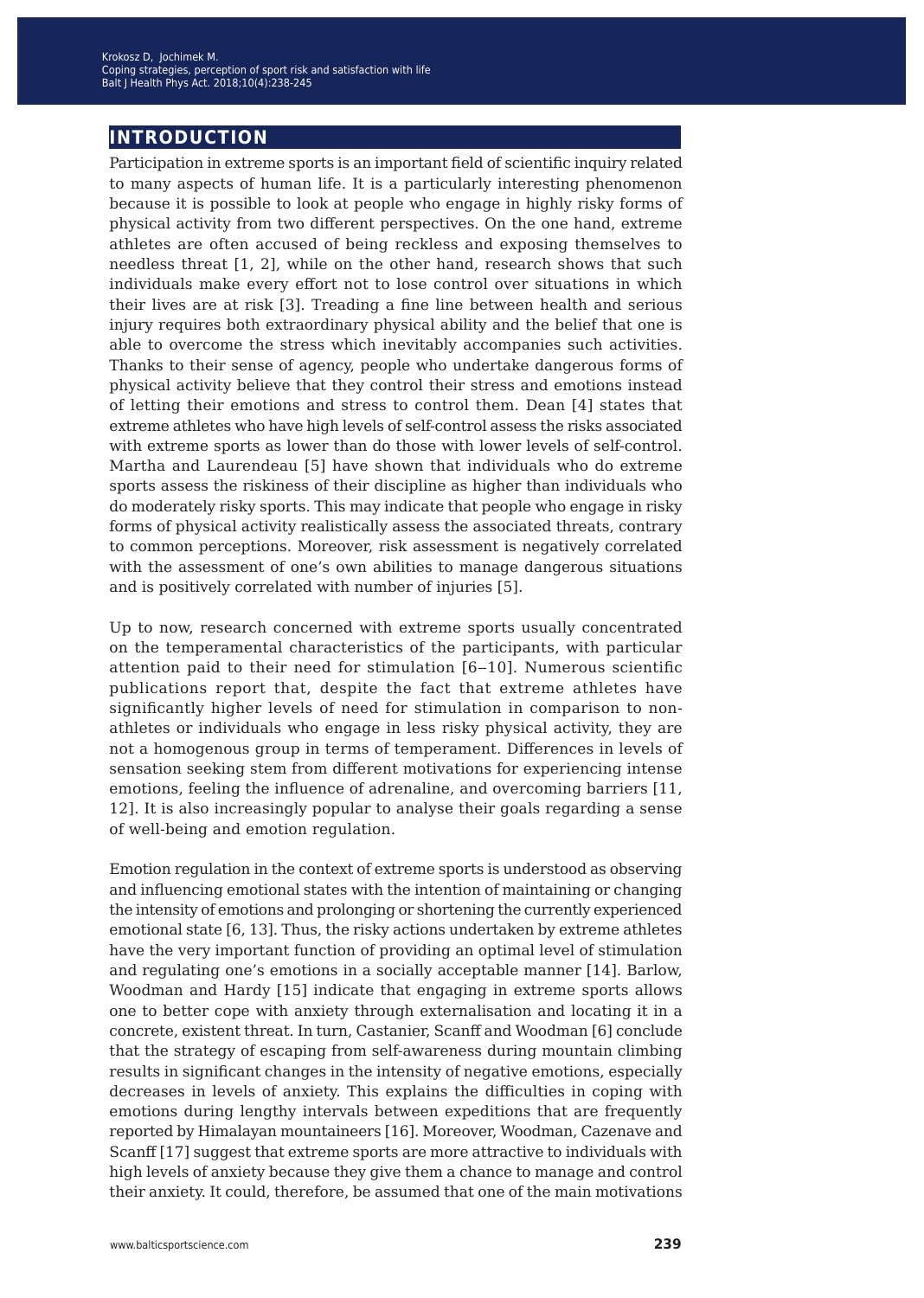of extreme athletes is emotion regulation, which leads to an increase in a subjective sense of satisfaction with life through reducing negative affect [18].

 It ought to be added that despite the fact that research indicates the existence of a significant relationship between emotion regulation and engaging in sport disciplines characterised by high risk, studies rarely investigate the individual strategies used by extreme athletes for coping with the stress which is intrinsic to such activities. In the classic approach proposed by Lazarus and Folkman [19], coping with stress serves two functions: regulatory (concentrated on emotions) and instrumental (concentrated on the problem). This classification was later complemented by adding a style based upon avoidance [20]. Based on the above conceptions, Carver, Scheier and Weintraub [21] created a model which includes over a dozen coping strategies which may constitute both relatively stable strategies of coping in difficult situations and ways of relevant coping in particular, concrete events. Men and women assess the risks associated with their sport disciplines differently, depending on their coping strategies.

The sense of satisfaction with life in psychology is not only associated with hedonist experiences of pleasure and joy. It is also of a eudaimonic character, i.e. deriving satisfaction from a fulfilled life based on self-realisation [22]. It may also be associated with the pursuit of transgressing boundaries [23], which is often the nature of the feats of extreme athletes [24]. According to Seligman [25], the sense of satisfaction with life is composed of the following factors: positive emotions; engagement; relationships; achievement; and meaning. It should be added that Ryff and Singer [26] note that the life of a human is torn between pursuit of happiness and the awareness of one's mortality. This paradox may be observed in individuals who do extreme sports, providing one with extraordinarily intense emotions, as well as deeper reflections regarding life and death.

It cannot be ruled out that the aforementioned mechanisms of coping with stress play a crucial role in distancing oneself from thoughts about mortality. This is why, from the point of view of the current work, it is important to see in what way coping strategies used by extreme athletes are associated with a sense of satisfaction with life. Thus, the first aim of this study was to identify the differences in strategies for coping with stress, assessment of the risk associated with extreme sports, and levels of satisfaction with life between the surveyed men and women. The second aim was to identify the relationships between coping strategies, athletes' gender, and the perceived risks associated with extreme sports. The third goal was to identify in what ways coping strategies used by men and women are associated with a sense of satisfaction with life.

Thus, the following hypotheses were examined:

- 1. Men and women assess the risks associated with their sport disciplines differently, depending on their coping strategies.
- 2. Sense of satisfaction with life is associated with coping strategies used by extreme athletes.

## **material and methods**

#### **participants**

The sample was selected using purposive sampling: having practiced extreme sports regularly for at least 2 years was the inclusion criterion. Sports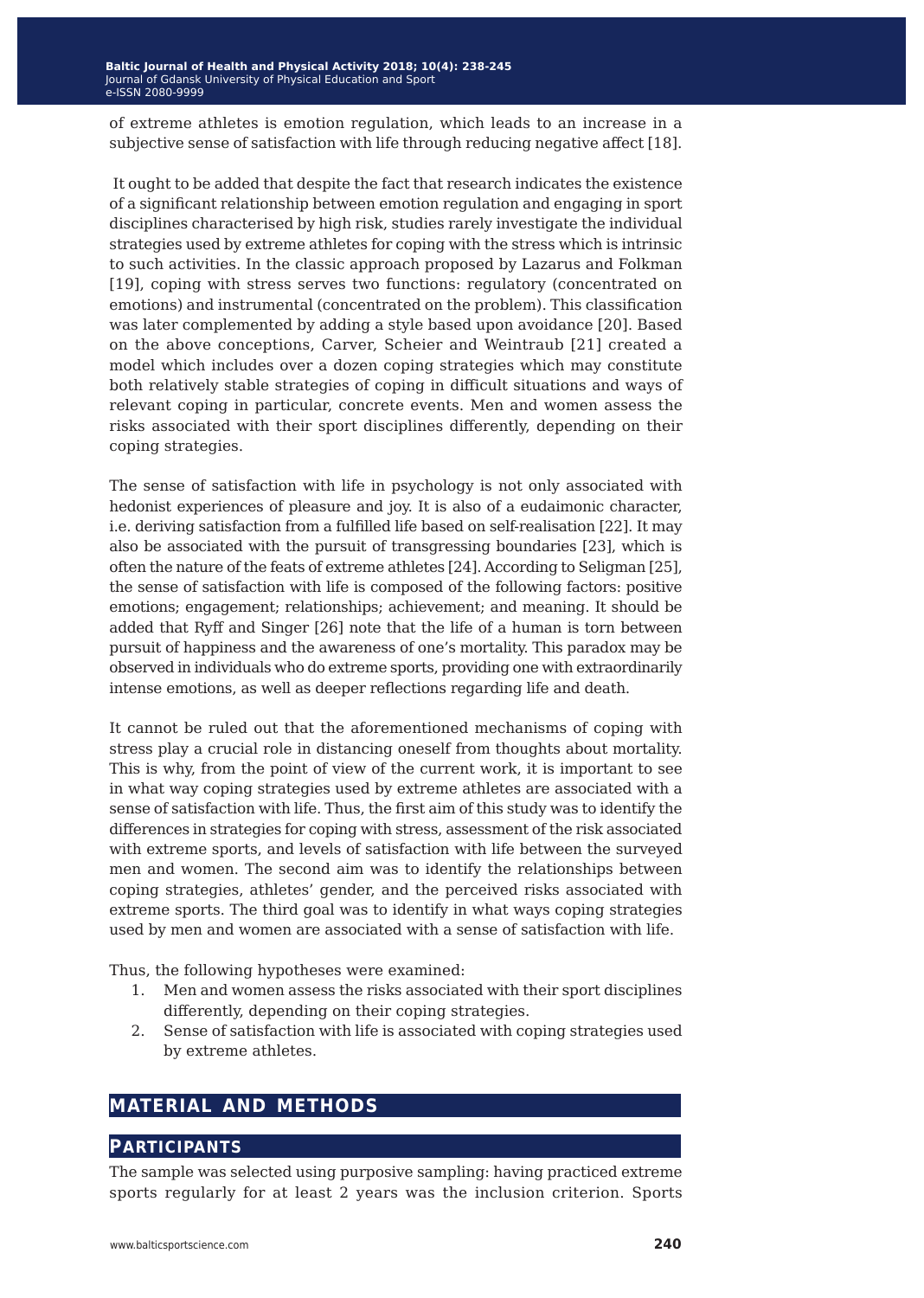traditionally considered to carry high levels of risks were qualified as extreme, in line with the theoretical typology proposed by Muszkiet and Gembiak [27] as well as by Mynarski and Veltze [28]. Moreover, the criterion for considering a given sport as extreme is determined by insurance companies, which classify certain forms of activities as extreme. A total of 144 extreme athletes took part in the study, including 55 women aged between 17 and 47 ( $M = 23.85$ , SD = 5.78) and 89 men aged between 17 and 41 ( $M = 24.11$ , SD = 4.03). Among the participants, there were 31 parachuters, 24 individuals who practice watersports (kitesurfing, windsurfing, wakeboarding, freediving), 23 who practice urban extreme sports (BMX, roller skating, extreme scooter, skateboarding), 26 who practice motocross and downhill mountain biking, and 36 who practice parkour.

#### **tools**

The Polish adaptation of the Brief COPE questionnaire by Carver [29, 30] was used to define participants' stress coping styles. The split-half reliability of the Polish adaptation of the tool is 0.86 (Guttman's coefficient: 0.87). The validity of the tool is satisfactory. The Polish version of the questionnaire consists of 28 items, which correspond to 14 strategies for coping with stress: active coping, planning, positive reframing, acceptance, humour, religion, use of emotional support, use of instrumental support, self-distraction, denial, venting, substance use, behavioural disengagement, and self-blame. The Satisfaction with Life Scale (SWLS) by Diener and Emmons [31], in its Polish adaptation by Juczyński [32], was used to assess the level of satisfaction with life. A participant assesses their life on a five-level Likert scale. Five items give a total score which is recalculated into an overall score for satisfaction with life. The Polish adaptation of the tool has a reliability assessed with Cronbach's alpha equal to 0.81, and a Cronbach's alpha of 0.87 for the original version.

A questionnaire was designed to describe participants' engagement in extreme sports; it included questions regarding the frequency of engaging in a given discipline, assessments of threats associated with engaging in the discipline (on a scale from 1 to 7), as well as the years of experience in the given discipline.

### **procedure**

Participation in the study was anonymous and the participants gave the written consent to take part in the study. Subjects were asked to fill-in paper questionnaires. The whole procedure took approximately 20 minutes.

### **statistical analysis**

Statistical analysis was conducted using the Statistica 12 package for Windows (Student's *t*-test, *r*-Pearson's correlation, multiple regression analysis).

### **results**

The first step of the analyses was to assess the differences between men and women in their assessment of the frequency of using given strategies for coping with stress. Women were more likely than men to use the strategies of searching for emotional support  $(t = 3.17, p = 0.002)$  and instrumental support  $(t = 2.39, p = 0.018)$  in threat situations. Men reported using the strategy of relying on a sense of humour significantly more frequently than women did  $(t = 2.28, p = 0.024)$ . Detailed information is presented in Table 1.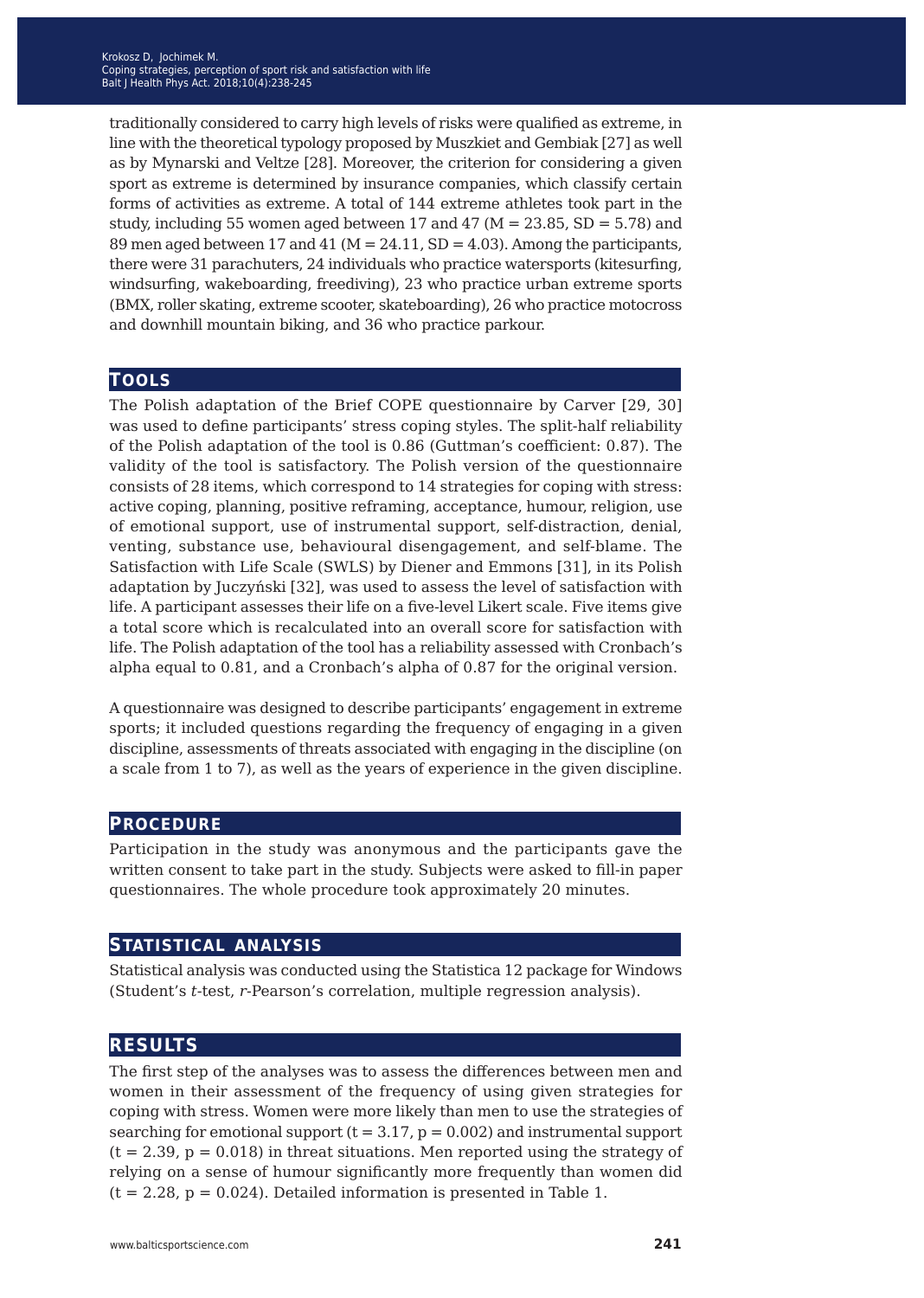Table 1. Use of strategies for coping with stress

|                             | Women |      | Men  |      | <b>Differences</b> |       |
|-----------------------------|-------|------|------|------|--------------------|-------|
| Frequency of using          | M     | SD   | M    | SD   | t                  | p     |
| Active coping               | 2.05  | 0.64 | 1.98 | 0.61 | 0.73               | 0.469 |
| Planning                    | 2.07  | 0.73 | 1.87 | 0.74 | 1.60               | 0.111 |
| Positive reframing          | 1.95  | 0.68 | 1.79 | 0.74 | 1.32               | 0.190 |
| Acceptance                  | 1.99  | 0.67 | 1.87 | 0.68 | 1.09               | 0.279 |
| <b>Humour</b>               | 1.05  | 0.89 | 1.41 | 0.96 | 2.28               | 0.024 |
| Religion                    | 1.06  | 0.87 | 0.95 | 0.91 | 0.75               | 0.457 |
| Use of emotional support    | 2.11  | 0.71 | 1.73 | 0.69 | 3.17               | 0.002 |
| Use of instrumental support | 1.89  | 0.66 | 1.62 | 0.67 | 2.39               | 0.018 |
| Self-distraction            | 1.95  | 0.91 | 1.71 | 0.64 | 1.79               | 0.075 |
| Denial                      | 1.23  | 0.88 | 1.12 | 0.64 | 0.86               | 0.391 |
| Venting                     | 1.72  | 0.73 | 1.59 | 0.56 | 1.18               | 0.238 |
| Substance use               | 0.89  | 0.90 | 0.98 | 0.81 | 0.64               | 0.525 |
| Behavioural disengagement   | 1.05  | 0.70 | 1.00 | 0.81 | 0.34               | 0.732 |
| Self-blame                  | 1.08  | 0.76 | 1.19 | 0.73 | 0.81               | 0.417 |

No statistically significant differences were observed between men and women in levels of satisfaction with life; in both groups re-calculating the raw values into sten scores revealed that the participants' satisfaction with life was average  $(M = 6.32, SD = 2.04)$ 

Similarly, no differences were observed in the assessment of risks associated with extreme sports. Women assessed them on the 7-level scale as  $M = 4.96$ ,  $SD = 1.09$  and men assessed them as  $M = 4.94$ ,  $SD = 1.39$ .

The next step was to see in what way the use of certain strategies for coping with stress influences the participants' assessment of how dangerous their sports are. To this end, multiple regression was used. This revealed a number of factors which influence the assessment of threat. The model of these relationships was a good fit to the data for women:  $F(14,40) = 2.16$ ,  $R^2 = 0.43$ ,  $p < 0.028$ . Use of the following strategies for coping with stress influenced the assessment of threats associated with extreme sports: positive reframing ( $\beta = 0.55$ ,  $p = 0.001$ ); acceptance (β = 0.46, p = 0.026); and use of instrumental support (β = 0.42,  $p = 0.048$ . For men, the model was also a good fit to the data  $- F(14,74) = 3.16$ ,  $R^2 = 0.37$ , p < 0.001 – but other strategies for coping with stress influenced the assessment of threat. These were: acceptance (β = 0.26, p = 0.025); use of instrumental support (β = 0.59, p < 0.001); denial (β = 0.28, p = 0.018); venting (β = 0.26, p = 0.036); and substance use (β = 0.38, p = 0.008).

Next, we examined the way in which using strategies for coping with stress translate into sense of satisfaction with life. Interestingly, the regression model turned out to be a good fit to the data for men:  $F(14,74) = 3.14$ ,  $R^2 = 0.37$ ,  $p = 0.001$ . The following strategies positively influenced sense of satisfaction with life: active coping (β = 0.26, p = 0.030); humour (β = 0.31, p = 0.022); and, surprisingly, self-blame ( $\beta = 0.54$ ,  $p = 0.001$ ). Two strategies, religion ( $\beta = 0.31$ ,  $p = 0.029$ ) and venting ( $\beta = 0.25$ ,  $p = 0.048$ ), were associated with decreased satisfaction with life.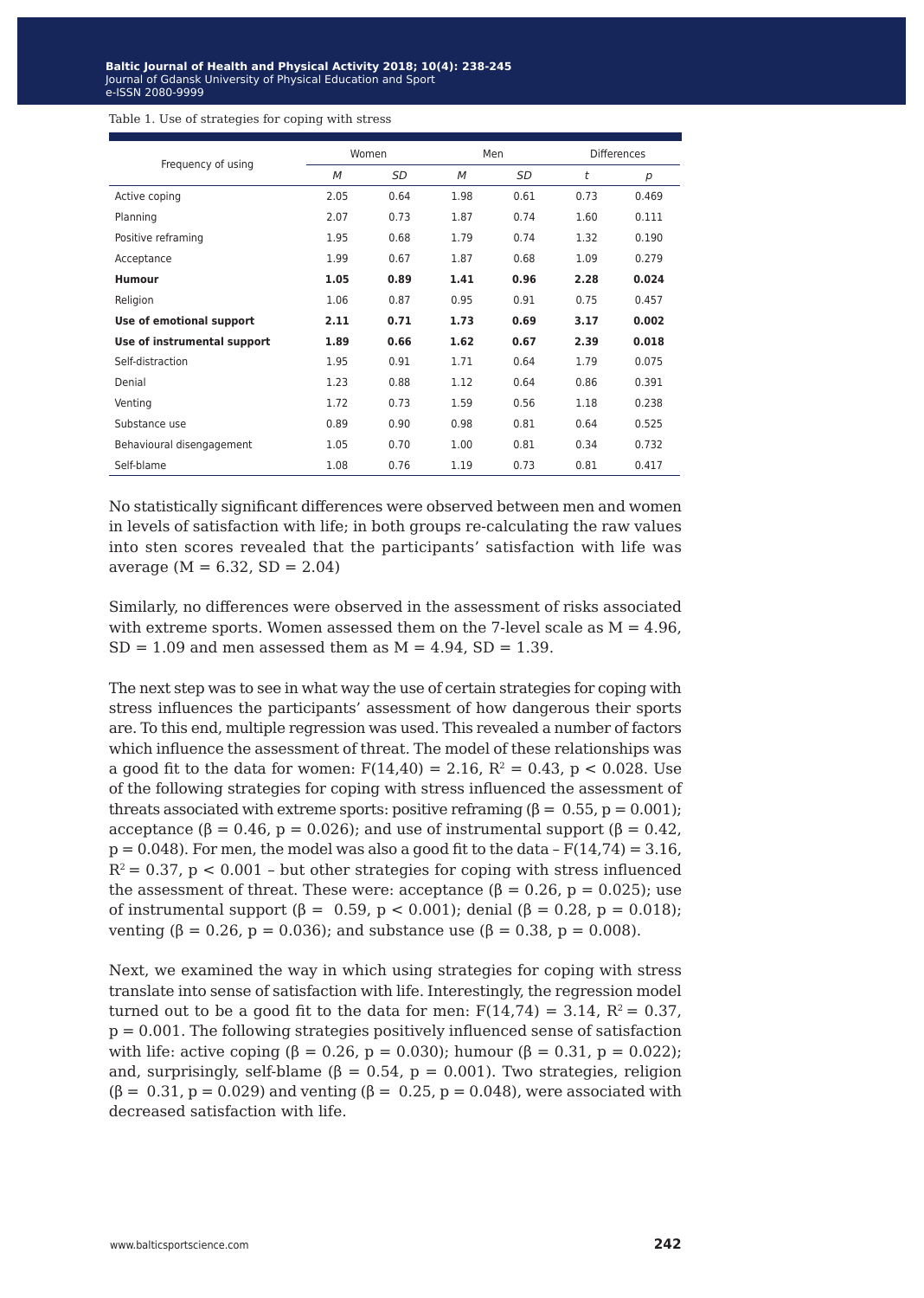## **discussion**

Results suggest that there exists a significant relationship between coping with stress and perceptions of risk in extreme athletes, which was previously rarely of interest to researchers in the fields of sports psychology and sport science. It should be emphasized certain strategies for coping with stress are particularly associated with the assessment of threat in extreme sports. Use of instrumental support has different results in men and women. The more frequently women use this strategy, the higher their assessment of the risks associated with their sport discipline. In contrast, men who seek instrumental support underestimate the risks associated with their discipline. This result could be explained by the fact that women rely on strategies associated with seeking support more often than men do, which has been confirmed by previous research [33, 34]. Thus, concentrating on forming interpersonal relations through looking for instrumental and emotional support seems more natural to women, which is in line with the results of female students in a study conducted at a sports university [35]. It is possible that, for this reason, women assess the threats more realistically and do not feel the need to underestimate them in order to gain social approval. In contrast, men using the strategy of instrumental support act against the stereotype of how men should cope – i.e. active pursuit of the elimination of the stressor, which would also be in line with the results of the aforementioned study [35]. It is possible that when asking for help, they try to underestimate the threat associated with their discipline to preserve their image as strong and brave individuals. For women, the strategy that had the strongest relationship with assessment of threat was positive reframing – the more frequently they used this strategy, the lower they assessed the threats. Paying attention to positive aspects of risky events definitely influences assessment of them in terms of a challenge and not as a problem. As indicated by Nicholls, Levy, Carson, Thompson and Perry [36], using such strategies lowers the athlete's arousal, which can be subjectively perceived as a decrease in threat.

It is interesting that the influence of strategies for coping with stress on a sense of satisfaction with life was only observed in the group of men. The most surprising result was that the more often men use the strategy of self-blame, the more satisfied they are with life. Perhaps this could be explained by the influence of sense of control and agency, which were not measured in the current study. Barlow, Woodman and Hardy [15] suggest that this sense is one of the main motivations for doing extreme sports. Self-blame may thus act in two ways: on the one hand through taking responsibility for finding oneself in a difficult situation, and, on the other hand, by asserting the belief that 'life is what you make it' and that it is possible to control the consequences of one's actions. It may be that by using this strategy, athletes feel a sense of control and agency which, in turn, translates into a sense of satisfaction with life.

The gender differences in the frequencies of using different coping strategies among extreme athletes deserve attention. This may provide better understanding of behaviours which help athletes regain composure after partaking in a dangerous activity. In the future, it would be worth examining the ways in which athletes categorise engaging in extreme sports: as a challenge, a threat, harm, or a loss. Research on competitive athletes suggests that they consider competing to be a challenge, which results in increased effort [37]. It would be interesting to see if similar observations could be made for extreme athletes.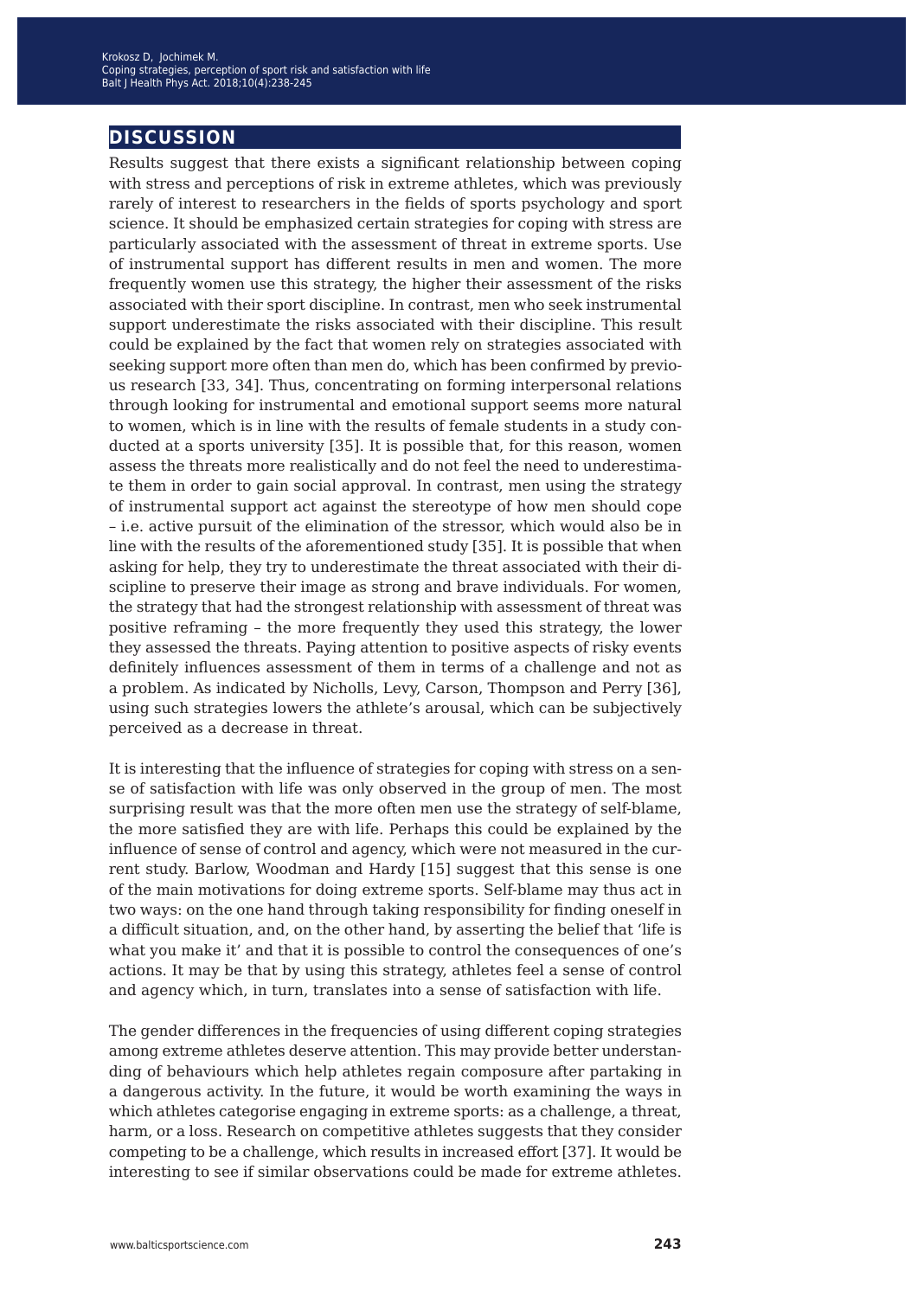Women and men who practice extreme sports are characterised by the same average sense of satisfaction with life; however, only in men is satisfaction with life related to their coping strategies. Therefore, it would be worthwhile for future studies to examine the determinants of satisfaction with life for women who do extreme sports.

### **limitations**

The main limitation of this study is caused by the difficulty of measuring satisfaction with life. The first difficulty comes with the time of measurement – it is possible that even short break from practicing extreme sports could have influenced the way that the participants assessed their satisfaction with life. Taking this possibility into account, a longitudinal study should be designed to examine if satisfaction with life changes with regard to practice and participation schedule. Also, as Kłym-Guba and Karaś [38] suggest, a multidimensional approach to satisfaction with life should be used, especially when taking to account eudaimonic wellbeing.

### **conclusions**

Men and women assess threats associated with extreme sports in a very similar way. Knowledge about the efficacy of coping strategies used by extreme athletes and the need to realistically assess the potential consequences of actions may be of use to sport psychologists working with athletes who practice high risk sport disciplines. Moreover, better understanding the relationship between coping strategies and wellbeing may help in looking on extreme sportsmen, who are often called "adrenaline junkies", in more gentle way, underlining their individual strategies in coping with stressful events.

### **references**

- [1] Pawłucki A. Natural Law and the Acts of extreme climbers agonists of the Mountain Stadium. Balt J Health Phys Act. 2016;8:66-79. <https://doi.org/10.29359/BJHPA.08.1.08>
- [2] Pawłucki A. Pseudo–sportivus w ocenie biopedagoga [Pseudo-sportivus in the opinion of a biopedagogue]. Studia Humanistyczne. 2010;10:16. Polish.
- [3] Lyng S, Workman T, Morris, G. Edgework and risk communication. In: Cho H, Reimer T, McComas KA, editors. The SAGE handbook of risk communication. Thousand Oaks: SAGE Publications; 2014, 146-165.<https://doi.org/10.4135/9781483387918.n18>
- [4] Dean DH. Self‐control and perceived physical risk in an extreme sport. Young Consumers. 2012;13:62- 73.<https://doi.org/10.1108/17473611211203948>
- [5] Martha C, Laurendeau J. Are perceived comparative risks realistic among high‐risk sports participants? Int J Sport Exerc Psychol. 2010;8:129-146. <https://doi.org/10.1080/1612197X.2010.9671938>
- [6] Castanier C, Scanff CL, Woodman T. Who Takes Risks in High-Risk Sports? A Typological Personality Approach. Res Q Exerc Sport. 2010;81:478-484.<https://doi.org/10.1080/02701367.2010.10599709>
- [7] Gomà–i–Freixanet M, Martha C, Muro A. Does the sensation–seeking trait differ among participants engaged in sports with different levels of physical risk? Anales De Psicología. 2012;28:228-232.
- [8] Guszkowska M, Bołdak A. Cechy temperamentu u mężczyzn uprawiających sporty wysokiego ryzyka [Temperament traits in men practicing high-risk sports]. Psychol Etol Genet. 2010;22:7-26. Polish.
- [9] Malkin MJ, Rabinowitz, E. Sensation seeking and high–risk recreation. Parks and Recreation. 1998;33:34-40.
- [10] Zuckerman M. Behavioral expressions and biosocial bases of sensation seeking. New York, NY, US: Cambridge University Press; 1994.
- [11] Allman TL, Mittelstaedt RD, Martin B, Goldenberg M. Exploring the motivations of BASE jumpers: Extreme sport enthusiasts. J Sport Tourism. 2009;14:229-247.<https://doi.org/10.1080/14775080903453740>
- [12] Hetland A, Vitterso J. The feelings of extreme rsk: Exploring emotional quality and variability in skydiving and BASE jumping. J Sport Behav. 2012;35:154-180.
- [13] Gross JJ, Thompson, R. A. Emotion regulation: Conceptual foundations. In: Gross JJ, editor. Handbook of emotion regulation New York: Guilford Press; 2007, 3-24.
- [14] Llewellyn DJ, Sanchez X, Asghar A, Jones G. Self-efficacy, risk taking and performance in rock climbing. Pers Individ Dif. 2008;45:75-81.<https://doi.org/10.1016/j.paid.2008.03.001>